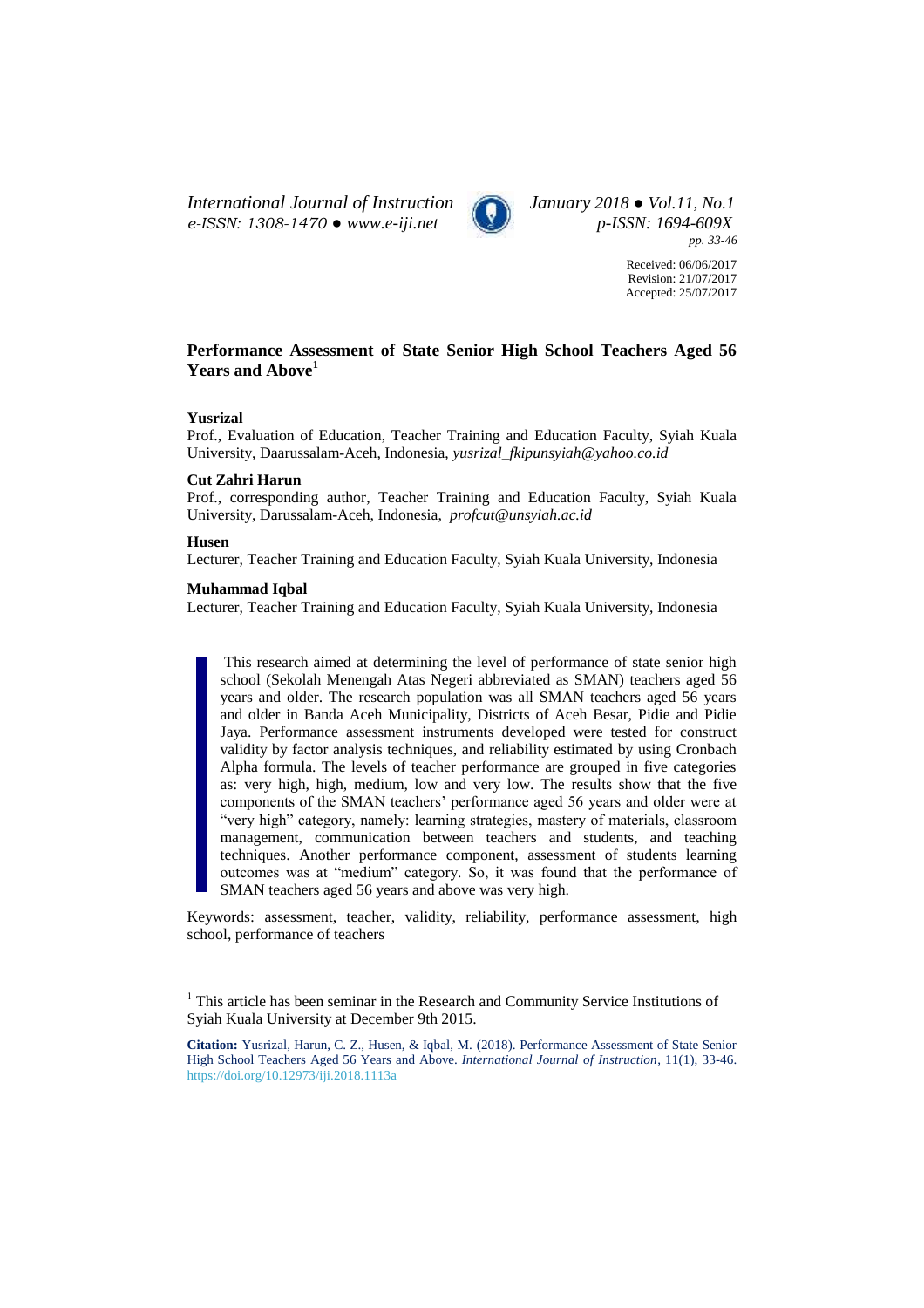# **INTRODUCTION**

Related to improving the quality of education, the teachers as the spearhead of education play an important and decisive role in achieving national education goals. According to Idrus and Fachrudin (2009: 30) the quality of education cannot be separated from the competence of teachers as professionals. High and low quality of student learning outcomes depends mostly on the ability of teachers to teach. Teachers have an important role in the learning process. Teachers may act as presenters of material, as well as assessors. According to Barinto (2012: 202), a teacher is a crucial component in the success of an education, because he or she is spearhead that contacts directly with students as subjects and objects of study. If teachers have a good ability in teaching, it will bring the impact on the climate of good teaching and learning. Having full library, sophisticated laboratory, the availability of computers and internet would have no meaning in improving the quality of education if the teachers are not qualified and do not love their profession. Teachers' quality is a high-performing teacher indicated by the mastery of the material that will be taught (what to teach) while mastering the methods and techniques used to teach (how to teach) the students.

The number of *SMAN* teachers in Aceh province is relatively insufficient. The data from the Aceh Provincial Education Department shows that there are 12060 teachers in Aceh province, but the quality of education in Aceh is still in "low" category. The low quality of education in Aceh seen from the data of teacher competition test at national level 2012 shows the quality of teachers in Aceh is ranked at 28 out of 33 provinces in Indonesia. The ability of the senior high school graduates (*SMA / SMK / MA*) that can pass the university entrance test at state universities is nationally ranked at 31 (Serambi Indonesia, 03/01/2013).

From the number of teachers, there are about 1385 people aged between 50-59 years (Aceh Provincial Education Department). It is estimated that most of the teachers aged 56 years and above. The aging of humans are developmental stages in the human life cycle. On the positive side, teachers aged 56 years and above are teachers who have long taught, are increasingly capable of mastery of the field of study being taught and the level of their understanding of students is higher and the level of proficiency they have is also high.. In short, teachers who have long taught have a high level of proficiency. According to Purwanto (2003: 104), "the more often a person experiences something, the more knowledge and skills to those things, and he will master, so from experience that a person can try to get good results". However, the ages of 55 to 65 years are age groups that reached a praenisium stage, at which stage people will experience a variety of immunological suppression / health such as physical strength, sensory, intellectual potential and capacity decreased and so on. Disruption of intellectual capacity is closely related to cognitive function in old age (Tobing, 2006). According to Surbakti (2012: 7) one of the essential weaknesses of middle aged group is a bad arrangement of memory, so that data stored in brains are not continuous. Allegedly one of the low qualities of education in Aceh is the poor performance of teachers aged 56 years and above. Therefore, this study is worth doing.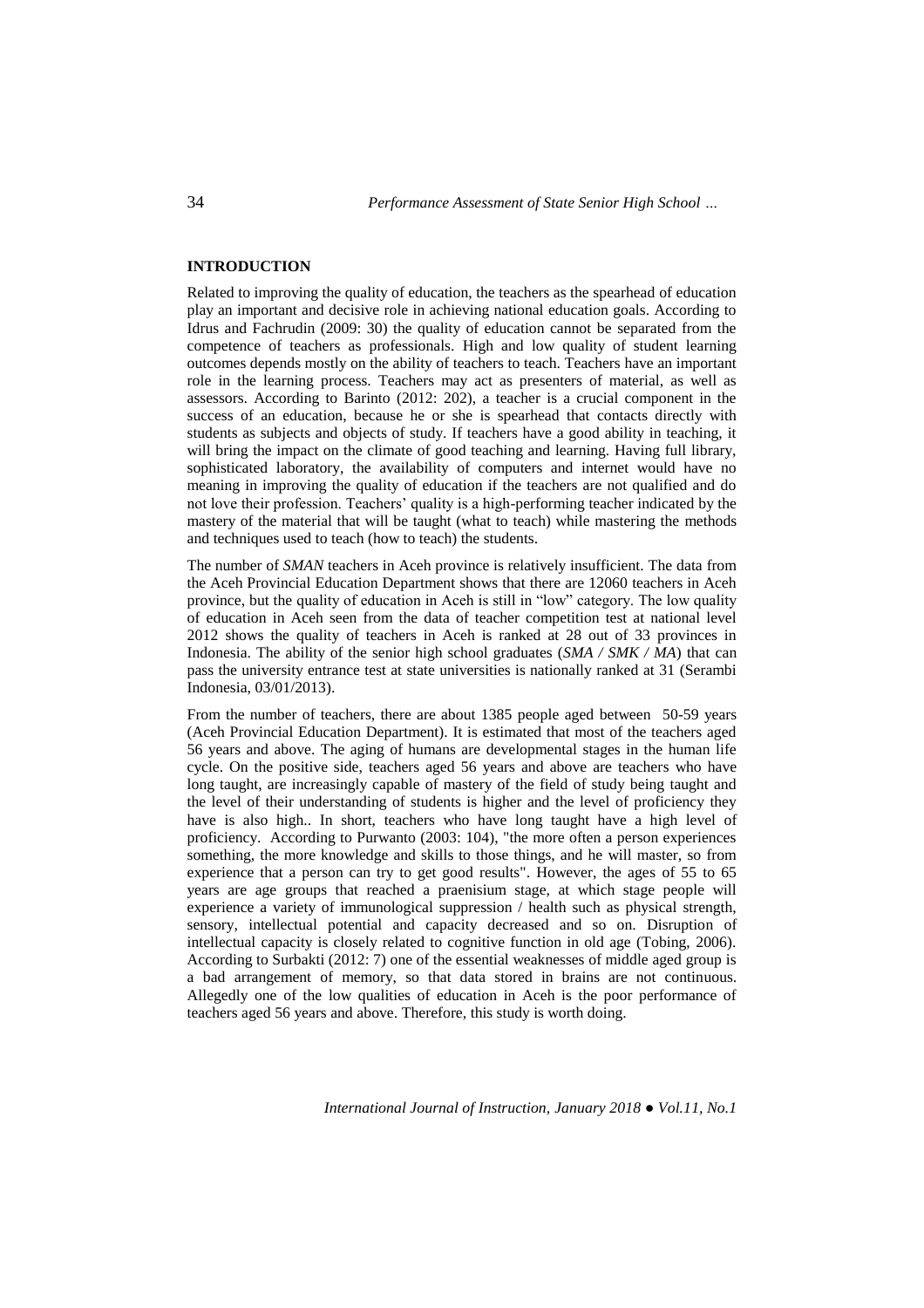Based on the previous description, the aim of this study is to determine the performance level of *SMAN* teachers aged 56 years and above. Information on the performance level of *SMAN* teachers aged 56 years and above becomes an input for Aceh Provincial Education Department and District/City Education Department in developing teachers' quality, particularly with respect to the competency of teachers. For schools, teachers' performance level information can be used as the basis to improve and stimulate the creativity of teachers and to improve their capabilities and skills. As for the teachers, the level of their performance information can be used as self-introspection, so the teachers can repair themselves optimally to improve their performance in carrying out their professional duties. Although the schools of teachers aged 56 years and above are not distinguished from other teachers, the results of this study becomes very important to determine the effect of age on the task of his profession as a teacher. Furthermore, until now there has been no research related to the performance of elderly teachers.

## **Review of Literature**

In essence the performance of teachers is the behavior generated by a teacher in carrying out his duties as educator and teacher when teaching in front of the class, in accordance with certain criteria. According to Byars & Rue (1991: 25)" Performance refers to the degree of accomplishment of the tasks that make up an individual's job. It reflects how well an individual fulfilling the requirements of a job ". Performance refers to the degree of completion of tasks that complement someone works. Added by Berk (1986: 237) "performance on a job function is the record of outcomes achieved in carrying out the job function during a specified period." That is, the performance is a record of the results achieved in completing the work during a certain period. Furthermore, Cascio (1995: 275) states that the performance is a display of achievement in completing any duties. It means, a person's performance is associated with routine tasks to be done. As a teacher, a regular duty is teaching, and then the activity shown optimally from these tasks is a teacher's performance. This is in line with Suprahatiningrum (2013: 124) who states that the performance of teachers is outcome, the records generated from a job function or activity during the teaching-learning process.

Saud (2010: 36) states that the actual performance of the teaching profession in the learning process consists of planning, implementing, assessing and master the teachinglearning process at minimum level. Sanjaya (2005:13-14) suggests that teacher performance is associated with planning, learning management and assessment of student learning outcomes. Tasks and role of teachers, among others, are mastering and developing teaching materials, planning and preparing daily lessons, controlling and evaluating learning activities (Sardiman, 2000: 142). So the performance of a teacher is a teacher work or task related to learning strategies, mastery of teaching materials, classroom management skills, and the ability to assess students' learning outcomes in order to obtain better results to achieve the learning objectives.

Teacher performance is the result achieved by the teacher in carrying out the tasks assigned to him based on skills, experience and seriousness and the use of time. The teacher's performance will be good if the teacher has implemented elements consisting of loyalty and high commitment to teaching tasks, mastering and developing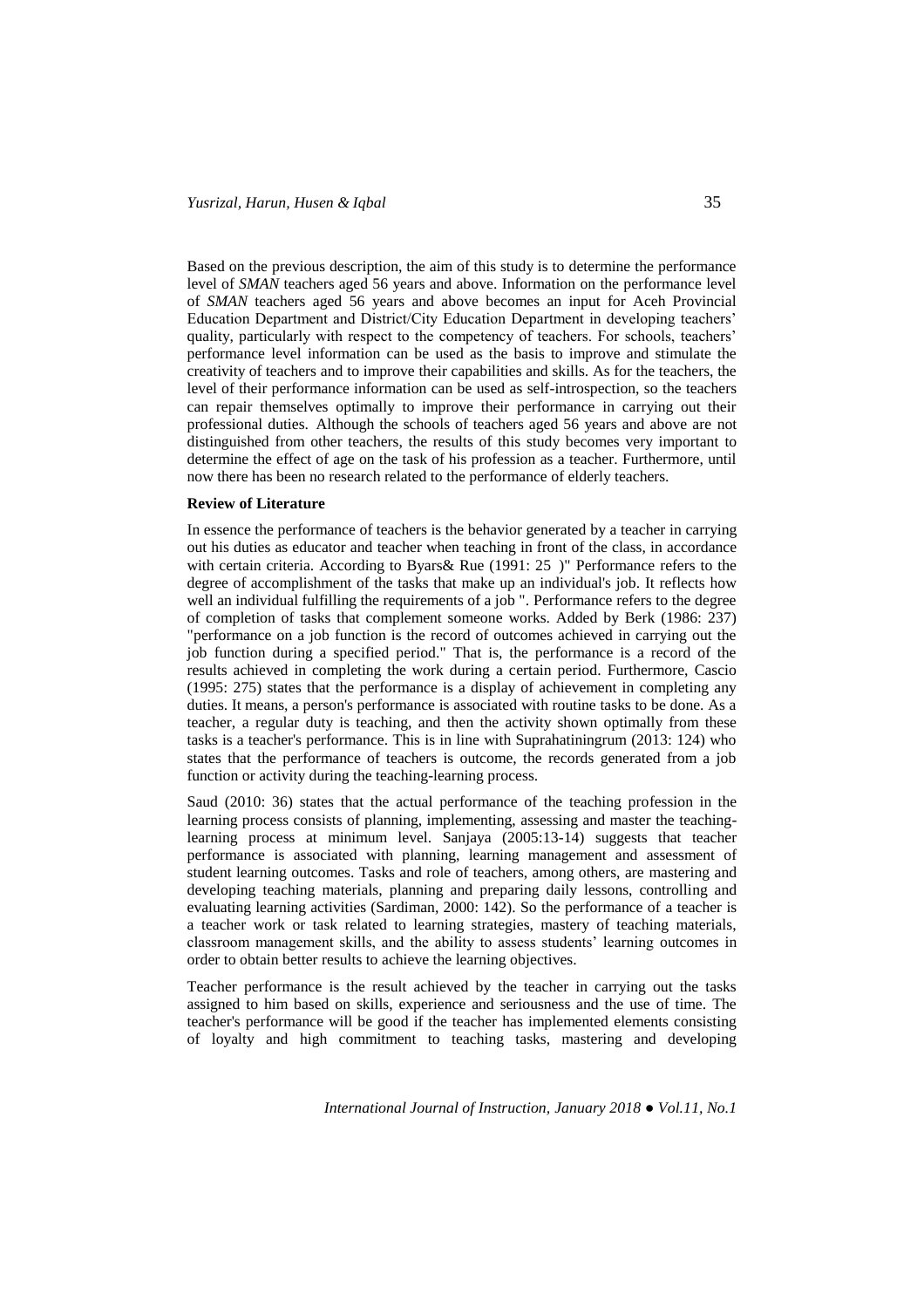instructional materials, discipline in teaching and other tasks, creativity in the implementation of teaching, cooperation with all citizens in the school, leadership that becomes role models for students, as well as responsibility for their duties.

Shackelford and Henak (Soekartawi, 1995: 37) provide ten criteria in an effort to define the characteristics of effective teachers, namely (a) having an enthusiastic, (b) having communication skills, (c) being able to clearly explain the subject or topic; ) Master the teaching materials, (e) able to make the classroom atmosphere come alive, (f) being flexible, (g) giving the teaching material neatly organized in accordance with the syllabus, (h) being fair in giving value, (i) willing to receive feedback, and (J) being familiar with the class situation.

Riyanto (2003: 48) suggests that teaching components include (1) objectives, (2) materials, (3) methods, (4) teachers, (5) students, (6) facilities, (7) interactions, and (8) evaluation. Sumiyati (2005) suggests that teacher performance is a teacher activity in conducting learning and which can be observed by students which include: (1) class management, (2) personal qualities, (3) teacher-teacher relations, (4) teaching techniques, 5) behavior. Furthermore, it is still related to the teaching and learning process,. Mcbeath (1992: 21) suggests that in preparing the lesson the teacher should: (1) select the material, (2) organize the material, (3) choose the examples and sources, (4) format the presentation, (5) create conditions for successful learning, (6) evaluate the effectiveness of learning, (7) make summaries, and (8) assign tasks.

Based on the above description, then in this study it is meant by the performance of *SMAN* teachers aged 56 years and above that the activity of the *SMAN* teachers in implementing learning and can be observed by students, which includes (1) learning strategies, (2) mastery of material, 3) class management. (4) teachers' communication with students, (5) teaching techniques, and (6) assessment of students' learning outcomes. The performance of teachers and their constructs is as shown in Figure 1 below.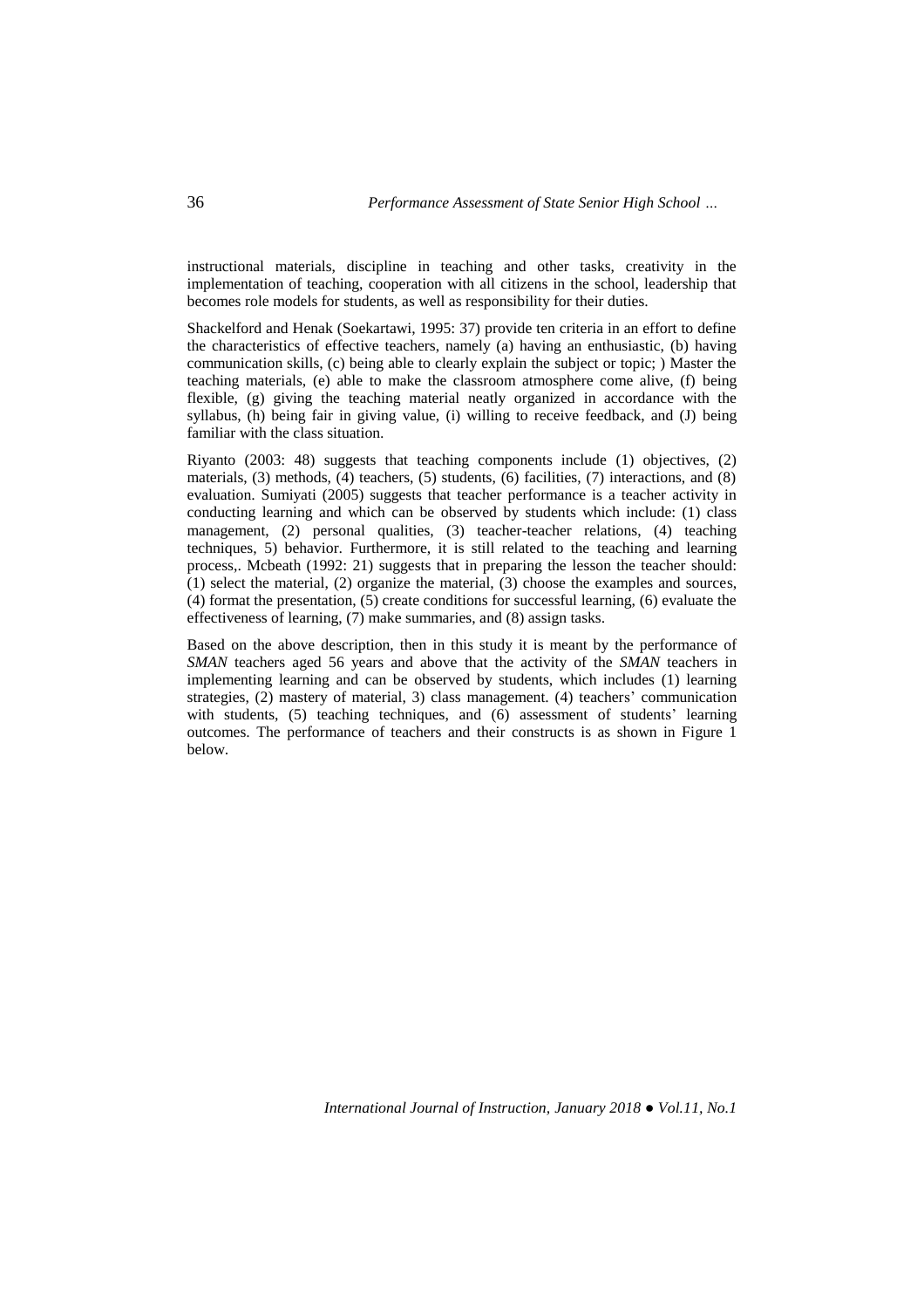

Teacher Performance and Constructions

The understanding of each construct performance of teachers aged 56 years and above, is namely:

Learning Strategy is the way that will be used by the teacher to choose the learning activities to be used during the learning process" (Uno, 2008: 3).

Mastery of materials is a teacher who has a high mastery of material competence and who is expected to teach all subject matter to students completely and optimally, so as to achieve learning objectives (Fahmi, 2013).

Classroom management is a teacher's skill to create and maintain optimal learning conditions and restore them in the event of learning disruption (Djamarah and Aswan Zain, 2006: 194).

Communication of teachers and students in learning activities is face to face communications both verbally and non-verbally, either individually or in groups and assisted with media or learning resources.

The teaching technique is the presentation technique mastered by the teacher to teach or present the lesson material which can be captured, understood, and applied by the students well (Roestiyah, 1988).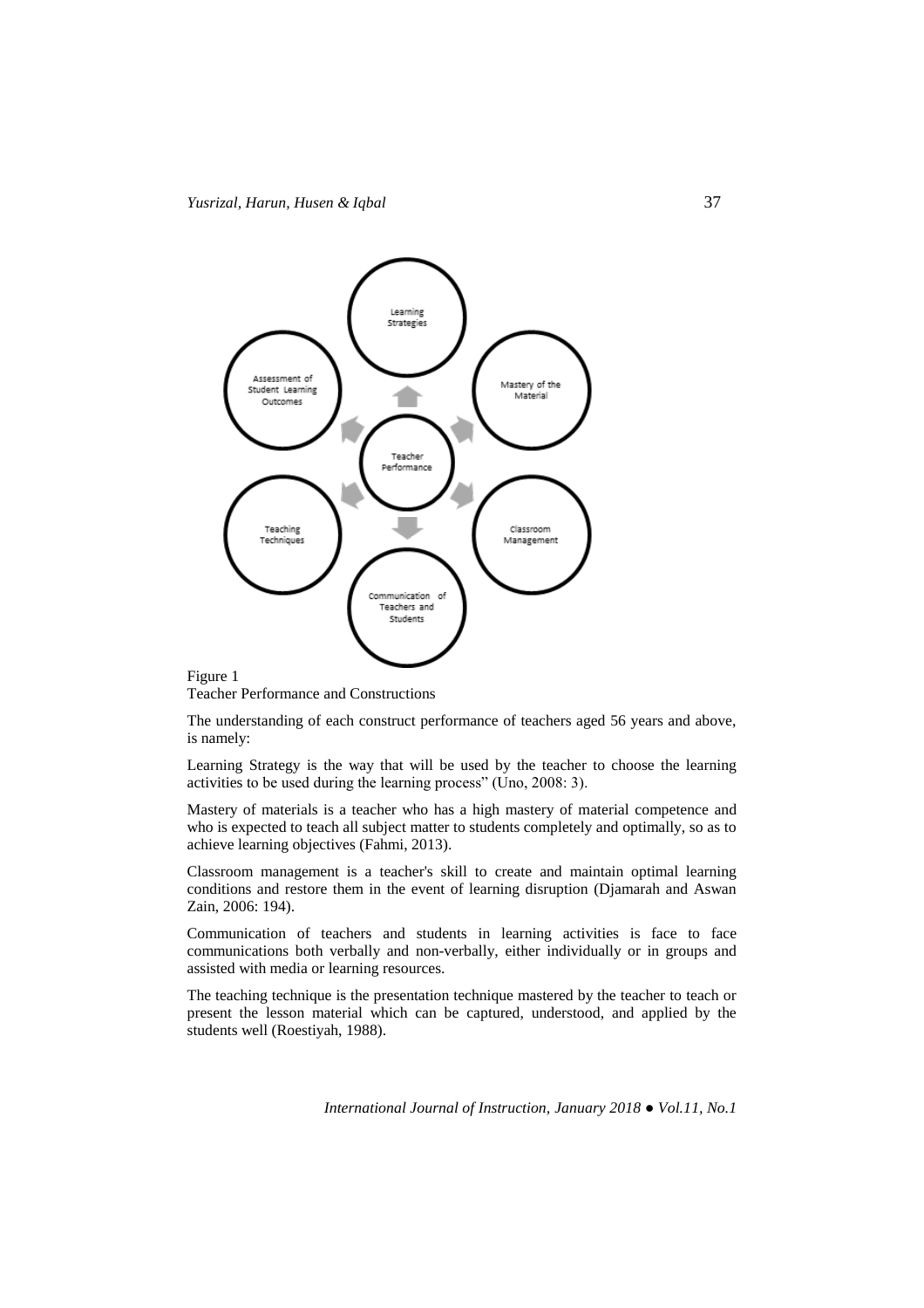Assessment of students is a process of obtaining information used for decision making of students (Nitko and Brookhart, 2007). On the other hand, learning outcomes are the abilities of students to meet a stage of learning experience achievement in one basic competency (Kunandar 2007). So, assessment of learning outcomes is the process of giving or determining values to students based on a certain criteria.

Performance is a decisive mean in achieving the goals of an institution or a company; however, this is not easy to do, because many factors affect the high and the low performance. One factor that can affect performance is the age factor. Permanasari (2001) shows that there are differences in job performance due to age factor. The results of the McEvoy & Cascio study also show that age is negatively related to performance (Supriyono, 2006: 59).

Assessing the performance of teachers is an activity to determine the success of teachers in doing the work or tasks with good results that include learning strategies, mastery of materials, classroom management, teaching techniques, and assessment of student learning outcomes. A teacher performance assessment is an important part of the whole process of the teacher performances (Susanto, 2012: 200). According to Handoko (2001), assessment acts as feedback on the things such as ability, fatigue, deprivation and potential which in turn are useful for determining the goals, ways, plans and career development.

## **Research Question**

What is the level of performance of high school teachers who are aged 56 years and above?

# **METHOD**

# **Research Design**

This research is a research development and survey. Therefore, this research is conducted in two stages: firstly developing the instrument of performance appraisal (questionnaire) and the second phase is to survey the *SMAN* teachers who are aged 56 years and above. The data were collected by a questionnaire developed by the researchers, namely by providing a list of questions written in writing to the respondents (students) are taught by teachers aged 56 years and over.

#### **Population**

The population in the study was all *SMAN* teachers aged 56 years and over, who were 200 people. The sample used is 45% of the population that is 80 teachers from 20 *SMAN*. The samples were randomly assigned as 4 teachers from each school.

The selected school for this study is a school with teachers aged 56 years and over. The determination of the school is based on the information of the local District Education Office. The determined schools for the study are: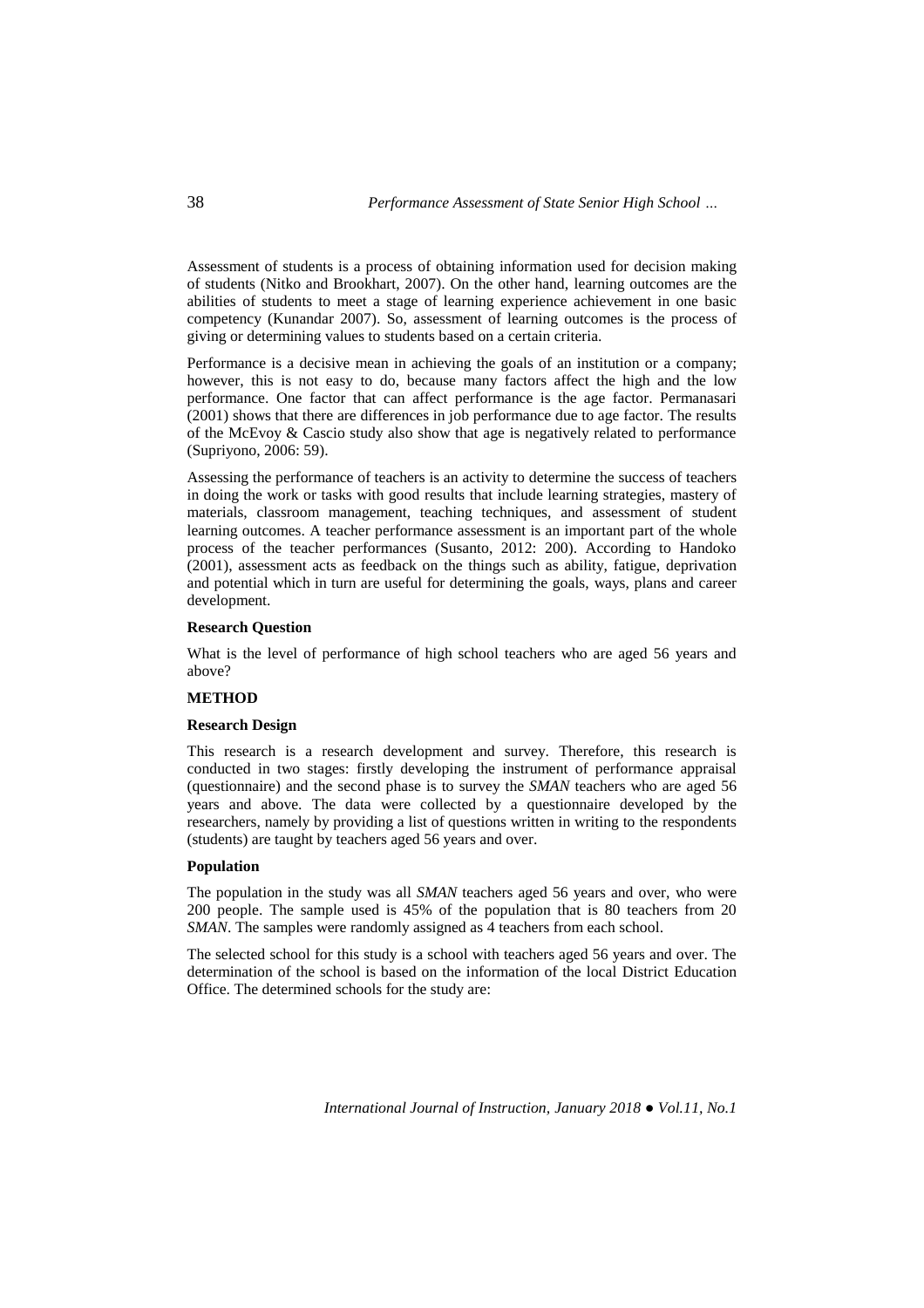| ani |  |
|-----|--|
|-----|--|

List of School Names selected for the study

| Region     | <b>School Names</b>           | Information        |  |
|------------|-------------------------------|--------------------|--|
| Banda Aceh | SMAN 2 Banda Aceh             | School of existing |  |
|            | <b>SMAN 3 Banda Aceh</b>      | teachers aged 56   |  |
|            | SMAN 4 Banda Aceh             | years and above    |  |
|            | <b>SMAN 8 Banda Aceh</b>      |                    |  |
|            | SMAN 11 Banda Aceh            |                    |  |
| Aceh Besar | <b>SMAN 1 Darul Imarah</b>    | School of existing |  |
|            | SMAN 1 Suka Makmur            | teachers aged 56   |  |
|            | SMAN 1 Indrapuri              | years and above    |  |
|            | <b>SMAN 1 Montasik</b>        |                    |  |
|            | SMAN 1 Barona Jaya            |                    |  |
| Pidie      | SMAN 1 Sigli                  | School of existing |  |
|            | <b>SMAN 1 Mutiara</b>         | teachers aged 56   |  |
|            | SMAN 1 Kota Bakti             | years and above    |  |
|            | <b>SMAN 1 Kembang Tanjong</b> |                    |  |
|            | <b>SMAN Glumpang Tiga</b>     |                    |  |
| Pidie Jaya | SMAN 1 Meurudu                | School of existing |  |
|            | <b>SMAN</b> 1Trienggadeng     | teachers aged 56   |  |
|            | <b>SMAN 1 Bandar Baru</b>     | years and above    |  |
|            | SMAN 2 Bandar Baru            |                    |  |
|            | <b>SMAN 1 Bandar Dua</b>      |                    |  |

To see the level of performance assessment results, the categorization by Azwar (2012: 148) is used as shown in Table 2:

| Table 2        |                                                    |                                                                                 |
|----------------|----------------------------------------------------|---------------------------------------------------------------------------------|
|                |                                                    | The Numeric Representations of Scores and Categorization of Teacher Performance |
| N <sub>0</sub> | <b>Numeric Representations</b>                     | Categorization of Teacher Performance                                           |
|                | $X \leq (\mu - 1.5 \sigma)$                        | Teachers have a very low performance                                            |
| 2              | $(\mu - 1.5 \sigma) < X < (\mu - 0.5 \sigma)$      | Teachers have a low performance                                                 |
| $\mathcal{R}$  | $(\mu -0.5 \sigma) < X \leq (\mu +0.5 \sigma)$     | Teachers have a medium performance                                              |
| $\overline{4}$ | $\mu$ + 0,5 $\sigma$ )< X ( $\mu$ + 1,5 $\sigma$ ) | Teachers have a high performance                                                |
| -5             | $(\mu + 1.5 \sigma) < X$                           | Teachers have a very high performance                                           |

with  $\mu = \frac{1}{2}$  (highest score + lowest score)  $\sigma = 1/6$  (highest score - lowest score)

## **Research Instrument**

The instrument used in this research is the developed teacher performance appraisal instrument (questionnaire). This research instrument was developed by researchers and validated by evaluation experts from Jakarta State University (UNJ). Performance assessment instrument of *SMAN* teachers used the *type of semantic differential scale*, which has seven answers. The construct validity is determined by the technique of factor analysis and reliability of the instrument tested with Cronbach alpha formula. The data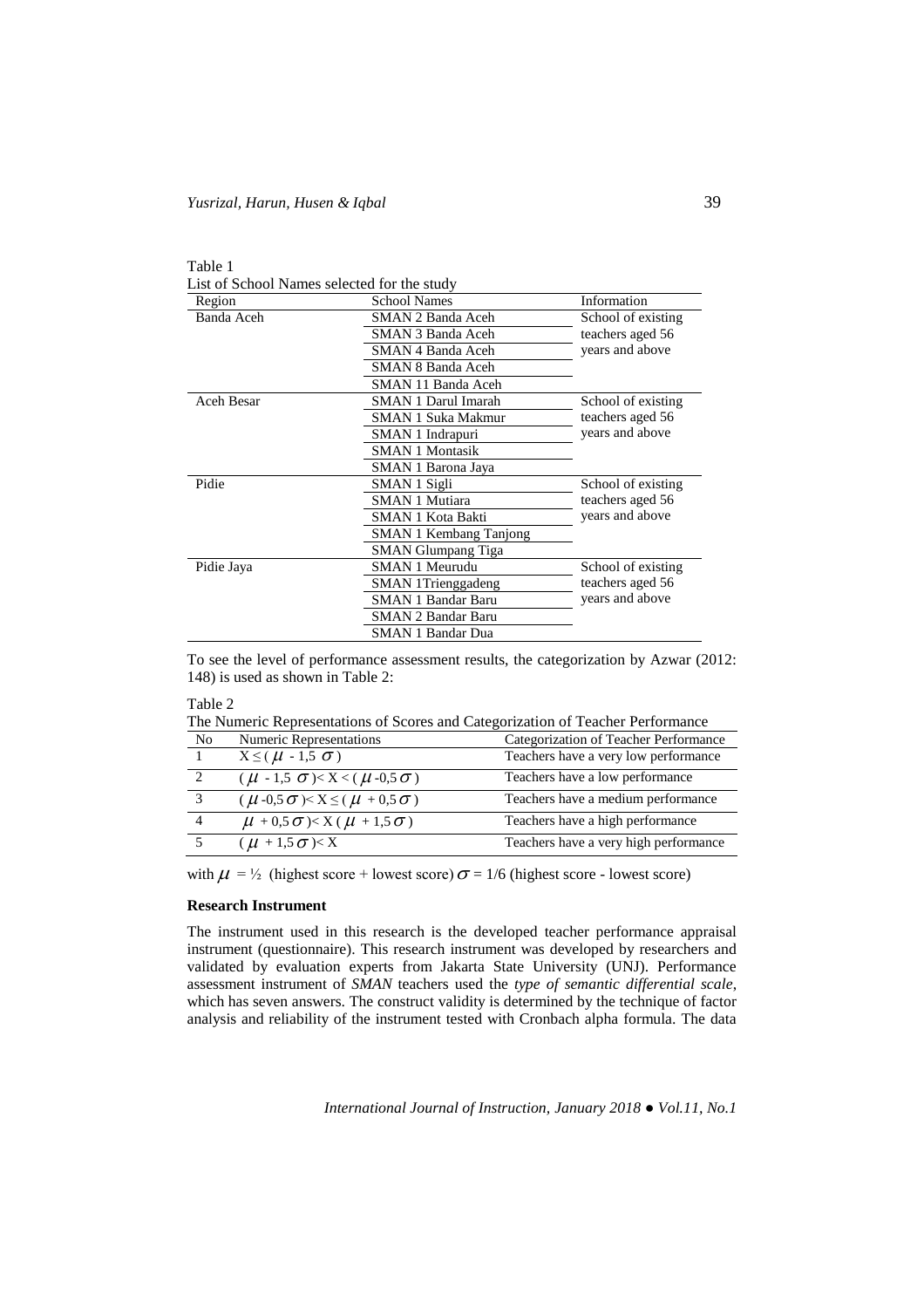obtained from the instrument were analyzed using Microsoft Excel program. The research was conducted on March until December 2015.

## **FINDINGS**

# **Development of instruments (questionnaires)**

The development of teacher performance assessment instruments (questionnaire) for this research was conducted following these steps: (1) conducting theoretical studies to formulate indicators of the teachers performance (2) arranging grating instruments (3) writing grains statement (4) reviewing by expert (5) preparing the test (6) analyzing the test results (7) revising (8) and reassembling the grains to become a research instrument (Djaali and Muljono, 2007: 81-85; Suryabrata, 2005: 31; Gable, 1986: 70-77). The procedure of development of research instrument is as follows. The first step is to review a number of studies in literature to determine the constructs of teacher performance aged 56 years and above. The results of the studies of the various theories on the teacher performance can be formulated in six constructs of teacher performance, namely: (1) learning strategies, (2) mastery of the material, (3) classroom management, (4) communication of teachers and students, (5) teaching techniques, and (6) the assessment of student learning outcomes (Sumiyati, 2005: 4; Soekartawi, 1995: 37-38; Riyanto, 2003: 47). In the following table, grating assessment performance instrument of *SMAN* teachers aged 56 years and above is given.

| able |  |
|------|--|
|------|--|

|  | Grating assessment performance instrument of <i>SMAN</i> teachers aged 56 years old |  |  |
|--|-------------------------------------------------------------------------------------|--|--|
|--|-------------------------------------------------------------------------------------|--|--|

| No | Construct                               | Corresponding of Question Questionaire |
|----|-----------------------------------------|----------------------------------------|
|    | learning strategies                     | 1,2,3,4,5,6,7,8 and 9                  |
|    | mastery of the material                 | 10,11,12,13,14,15,16,17 and 18         |
|    | classroom management                    | 19,20,21,22,23,24,25,26,27,28 and 29   |
|    | communication of teachers and students  | 30, 31, 32, 33, 34 and 35              |
|    | teaching techniques                     | 36, 37, 38, 39, 40, 41 and 42          |
|    | assessment of student learning outcomes | 43,44,45,46 and 47                     |

The next step is to write instrument points based on teacher performance constructs. Instrument items are created for each construct. Each construct is developed into several statement items. Of the six constructs developed a total of 47 items statement are written, with details as follows. For instructional strategy constructs there are 9 items, construction of material mastery is 9 points, construction of class is 11 grain management, communication with students is 6 points, for teaching techniques there are 7 points, and for construct assessment of learning outcomes there are 5 points.

After the instrument draft is completed, a theoretical construct matching test is performed. Assessment is conducted by Lecturer of Education Research and Evaluation of Universitas Negeri Jakarta. The result of the expert study was improvement of editorial of some point statements and suggestions were to remove two items because there was an intentional similarity with other **grains.**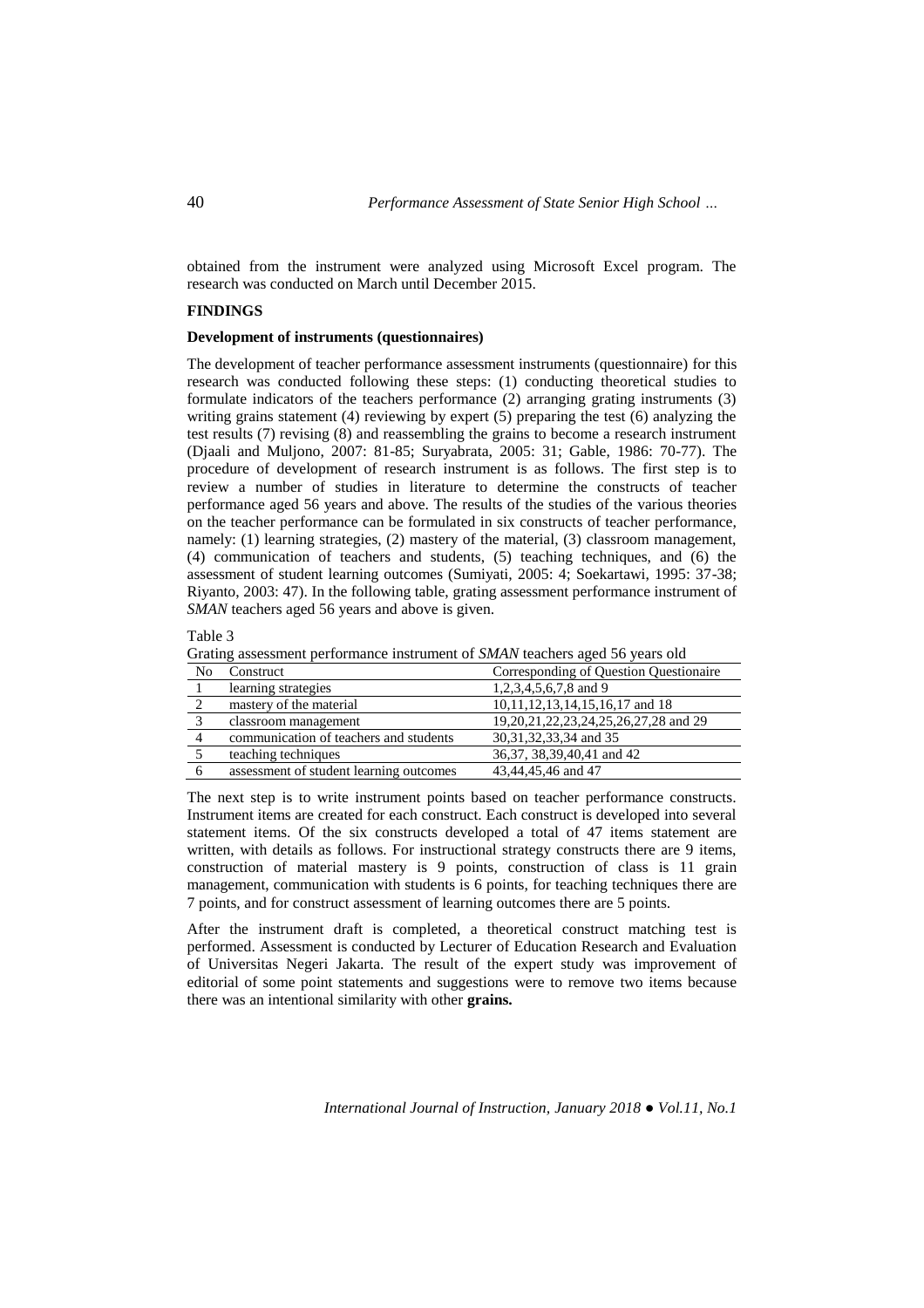In the field experiment (empirical) the instrument used is a revised instrument based on an expert input consisting of 45 items of statement. According to Gabel (1986) the number of non-cognitive instrument test subjects is: 5, 6, 7, 8, 9, 10 numbered questions. Therefore this instrument is tested by 300 high school students in four districts / cities, namely Banda Aceh, Aceh Besar, Pidie, and Pidie Jaya. The respondents were the students who were taught by teachers aged 56 years and over. Therefore, the school that is used as a test site is a school that there are teachers aged 56 years and above. The school is selected / shown by the local Education Office.

Of the 300 questionnaires were distributed to the respondents (students) and all the questionnaires were returned well, so the questionnaire return rate was 100%. Because the data collection is conducted using questionnaires, the questionnaire of the development results tested the validity and reliability. Test of construct validity is done by using factor analysis technique, while reliability test is done by using Cronbach alpha formula.

Testing of construct validity using factor analysis is done by the following test procedure: first, Bartlett's test of sphericity is a statistical test used to test the hypothesis that the variables are not correlated in the population, secondly, Emperor-Meyer-Olkin (KMO) Measure of Sampling Adequacy is an index used to examine the accuracy of factor analysis, third, communality, is the number of variants contributed by a variable with all other variables in the fourth analysis, Eigenvalue is the number of variants described by each factor, the fifth, the Scree Plot, is a plot of the eigenvalue as the vertical axis and the number of factors as the flat axis to determine the number of extractable factors (the extract factor), the six, the Loadings Factor, is a simple correlation between the variable and the factor.

The result construct validity-testing instrument by using SPSS for Windows version 17.0, the value of KMO instrument was found as 0.90. This value greater than 0.50 means that the factor analysis can proceed to analyze the data in the form of a correlation matrix. Then, the value of Bartlett's test of Sphericity obtained for the degrees of freedom was 7617.49, for the degrees of freedom of 948 there was a significance level of  $0.00 \le 0.05$ , thus the correlation matrix is formed instead of the identity matrix, so the factor analysis can proceed.

In Table Total Variance Explained, for 45 items included in the factor analysis, there are six factors which have a characteristic root of (eigen value) above  $1 \geq 1$ ), so it was the same as the estimation. It can be concluded that the performance assessment instruments of SMAN teachers aged 56 years and above has qualified construct validity. The results of the rotated matrix component conducted as eight rounds shows that there are 4 items that pass load factor "cut off point". The items smaller than  $0.30$  (<0.30) are excluded from the draft instrument. So, the items selected for the instrument is 41 grains.

The reliability coefficient of the instrument was analyzed using alpha formula  $\alpha$  and Cronbach was found as obtained 0.94.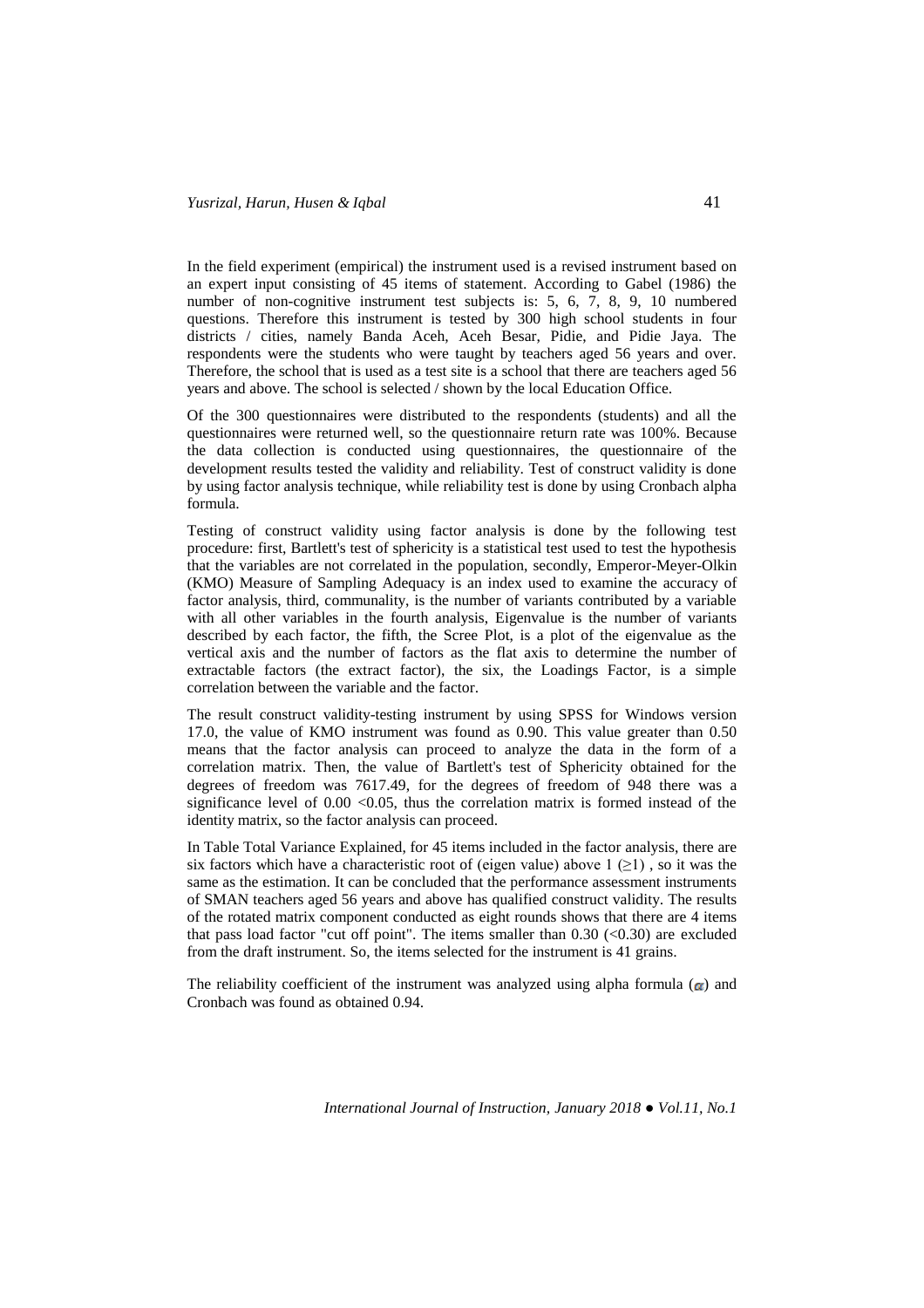Thus, it can be stated that the performance assessment instruments of *SMAN* teachers aged 56 years and above were developed for this study and the construct validity and reliability are good, very high.

## **Teacher Performance Assessment**

The results of the analysis instrument that was completed by 300 students of 20 *SMAN* in four cities / districts are as follows:

| <b>Construct</b>           | Very High | High      | Medium    | Low      | Very Low |
|----------------------------|-----------|-----------|-----------|----------|----------|
| <b>Learning Strategies</b> | 155 (52%) | 103 (34%) | 33 (11%)  | 9(3%)    |          |
| Mastery of the             | 272 (91%) | 23 (8%)   | $4(1\%)$  |          |          |
| Material                   |           |           |           |          |          |
| Classroom                  | 286 (95%) | 12(4%)    | 2(1%)     |          |          |
| Management                 |           |           |           |          |          |
| Communication of           | 177 (59%) | 88 (29%)  | 25(8%)    | 5(2%)    | 5(2%)    |
| teachers and students      |           |           |           |          |          |
| Teaching techniques        | 177 (59%) | 84 (28%)  | 29 (9%)   | 8(3%)    | 2(1%)    |
| Assessment of              | 42 (14%)  | 54 (18%)  | 110 (37%) | 48 (16%) | 46 (15%) |
| Student learning           |           |           |           |          |          |
| outcomes                   |           |           |           |          |          |

### **DISCUSSION**

Based on the analysis of the performance of *SMAN* teachers aged 56 years and above the results show that performance constructs are: (a) learning strategies, (b) mastery of the material, (c) classroom management, (d) the communication of teachers and students, and (e) teaching techniques are in very high category. The assessment of student learning outcomes components is in the medium category. The high performance of the teachers is due to their high motivation to teach. The motivation is high because of certification allowances. The high performance of teachers - aged 56 and above in the construction (Learning Strategies, Mastery of the Material, Classroom Management, Communication of teachers and students, and Teaching techniques) is because of the experience factor, that is, they have taught. Teachers who have long taught, is believed to improve performance. Purwanto (2001: 104) argues that "the more often a person experiences something, the more his knowledge and skill will be over those things, and he will be more masterful, so that from his experience one can try to get good results."

In Learning Strategies, showing 52% of very high performers means that teachers aged 56 years and over are able to use learning methods in accordance with the material it conveys. This is supported by Ministry of Education (2008: 22) stating that "the ability of teachers in carrying out learning activities at least teachers are able to use learning methods in accordance with the material to be delivered and the use of media facilities and learning resources that have been available and design your own.

Mastery of the Materials and Teaching techniques of teachers are also dominated in very high categories as 91% and 59%, respectively. The long teaching experience of teachers aged 56 years and over, makes the teacher in-depth in subject matter or subject matter about which is taught and how to teach it to the students. That is, understanding of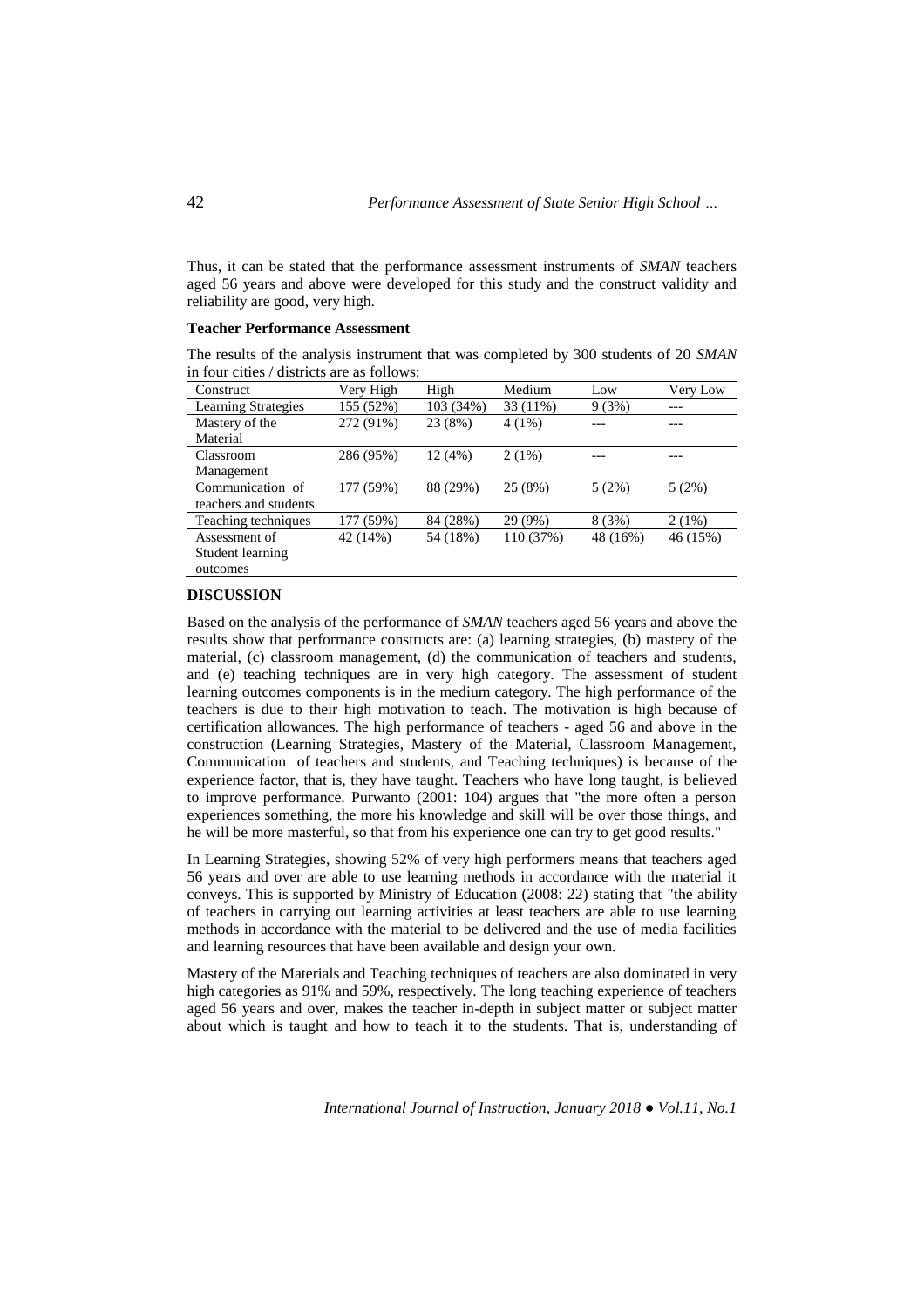materials and teaching techniques are two things that cannot be separated. Djamarah and Aswan Zain (2006: 112) argued that "In pursuing the field of duty, the experience of teachers is always increasing, when the period of work is more, the teacher is more and more experienced the level of difficulty found by teachers in learning increasingly reduced on certain aspects as the experience increases as a teacher."

Related to Classroom Management, it shows that there are 95% of teachers are very high performers, meaning that teachers aged 56 years and over have been successful in involving students in learning effectively. This is in line with Danim (2002: 189) showing that effective classroom management performance is reflected in teacher success in creating positive learning environments and empowering students to understand and be effective in involving themselves in the process of classroom management. Rohani (2004) also stated that corrective action of class management is an absolute requirement for effective teaching and learning process.

Construct Communication of teachers and students show that there is 59% in high category because teachers aged 56 years and over realize that their role in student coaching through good communication between teacher and student is crucial for the early life of human being. Teachers aged 56 years and over already use a communication model that involves students to be more active and able to interact.

Construct Assessment of Student learning outcomes show that 42% of teachers are in low category. This is surprising, because according Purwanto (2013: 22) assessment of student learning outcomes is one activity that is a liability for each teacher or teacher.

It is acknowledged that the difficult component for teachers in the classroom is when assessing student learning outcomes. The result of Ruslan's research, Tati Fauziah, Tuti Alawiyah (2016) which shows that "The obstacles experienced by teachers in designing and executing the assessment are the compilation of the many questions, the format is too complicated to make teachers overwhelmed in the assessment of each student." Related to the performance of teachers in the components of learning achievement, Yusrizal, Soewarno S and Zarlaida Fitri (2011: 77) also found that the performance of high school physics, biology and chemistry teachers who have passed the certification is still apprehensive, because no teacher is in the component. This is in the high performance category.

The inability of teachers to evaluate learning outcomes will have implications for the poor quality of learning. To improve the quality of learning requires information about the implementation of previous learning. It can be obtained by the assessment of the process and the learning outcomes periodically (Widoyoko, 2013).

# **CONCLUSION**

The performance level of SMAN teachers aged 56 years and above is in very high category for the components: (a) learning strategies, (b) mastery of the material, (c) classroom management, (d) the communication of teachers and students, and (e) teaching techniques, while the other component, the assessment of student learning outcomes is in the medium category.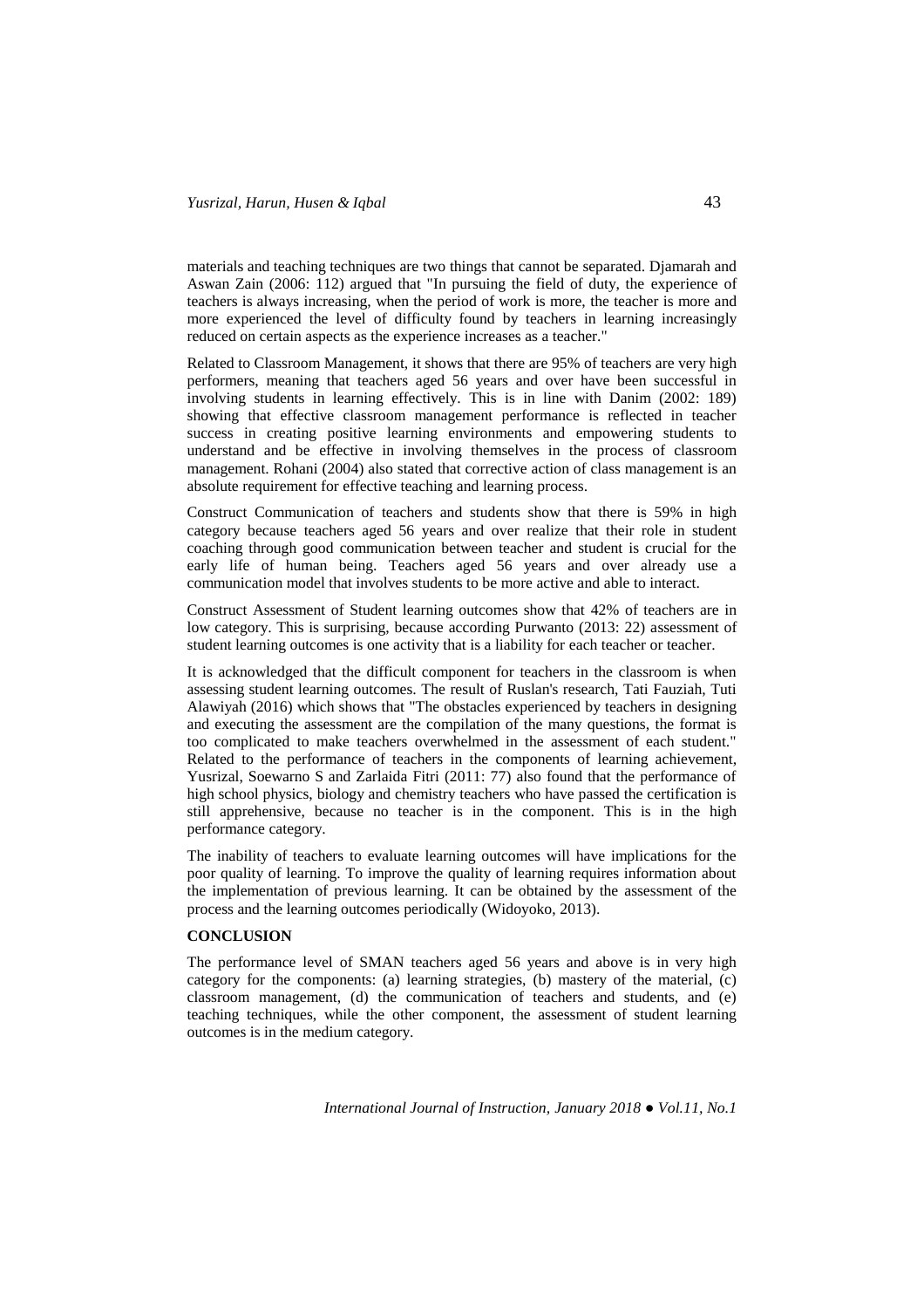## **SUGGESTIONS**

The suggestion from this study is intended to provide recommendations for the parties concerned and to have authority in an effort to improve the quality of education. For the heads of the District/City Education Departments of Banda Aceh, Aceh Besar, Pidie and Pidie Jaya it is suggested that they offer trainings to teachers on technical assessment of learning outcomes which include ways of preparing test items, item analysis, ways of determining the validity and reliability problems, techniques in compiling standard questions and technique to develop questions for higher level skills of education for all *SMAN* teachers in each region.

# **REFERENCES**

Azwar, S. (2012). *Penyusunan skala psikologis*. Yogyakarta: Pustaka Pelajar

Barinto (2012). Hubungan Kompetensi Guru dan Supervisi Akademik dengan Kinerja Guru SMP Negeri Se-Kecamatan Percut Sei Tuan, *Jurnal Tabularasa PPs Unimed, 9*(2), 201 – 214.

Berk, R.A. (1986). *Performance Assessment*. London: The Johns Hopkins Press Ltd.

Byars, L. L., & Rue, L. W. (1991). *Human resource management*. Boston: Irwin Inc. Donald

Cascio, W. E. (1995). *Managing Human Resource* (USA :McGraw-Hill, Inc.

Danim, S. (2002). *Inovasi pendidikan*. Bandung: Pustaka Setia.

Depdiknas (2008). *Penilaian kinerja guru*. Jakarta: Depdiknas.

Djaali dan Pudji Muljono (2007). *Pengukuran dalam bidang pendidikan.* Jakarta: Grasindo

Djamarah, Syaiful Bahri dan Aswan Zain. (2006). *Strategi Belajar Mengajar*. Jakarta: Rineka Cipta.

Fahmi (2013). Kemampuan Penguasaan Materi Pelajaran Guru SMA/MA Berdasarkan Hasil Ujian Nasional Rendah, *Jurnal Pendidikan dan Kebudayaan*, 19(2), 189-205

Gable, R. K. (1986). *Instrumen development in affective domain.* Boston:Kluwer-Nijhoff Publishing.

Handoko, T. H. (1994). *Manajemen personnalia dan sumber dayamanusia*, Yogyakarta: BPFE

Idrus, A., & Fachruddin, S. (2009). *Pengembangan profesionalitas guru.* Jakarta: Gaung Persada.

Kunandar (2007). *Guru profesional*. Jakarta : PT. Raja Grafindo Persada.

McBeath, R. J. (1992). *Instructing and evaluating in higher education.* New Jersey: Educational Tecchnology Publications Englewood Cliffs.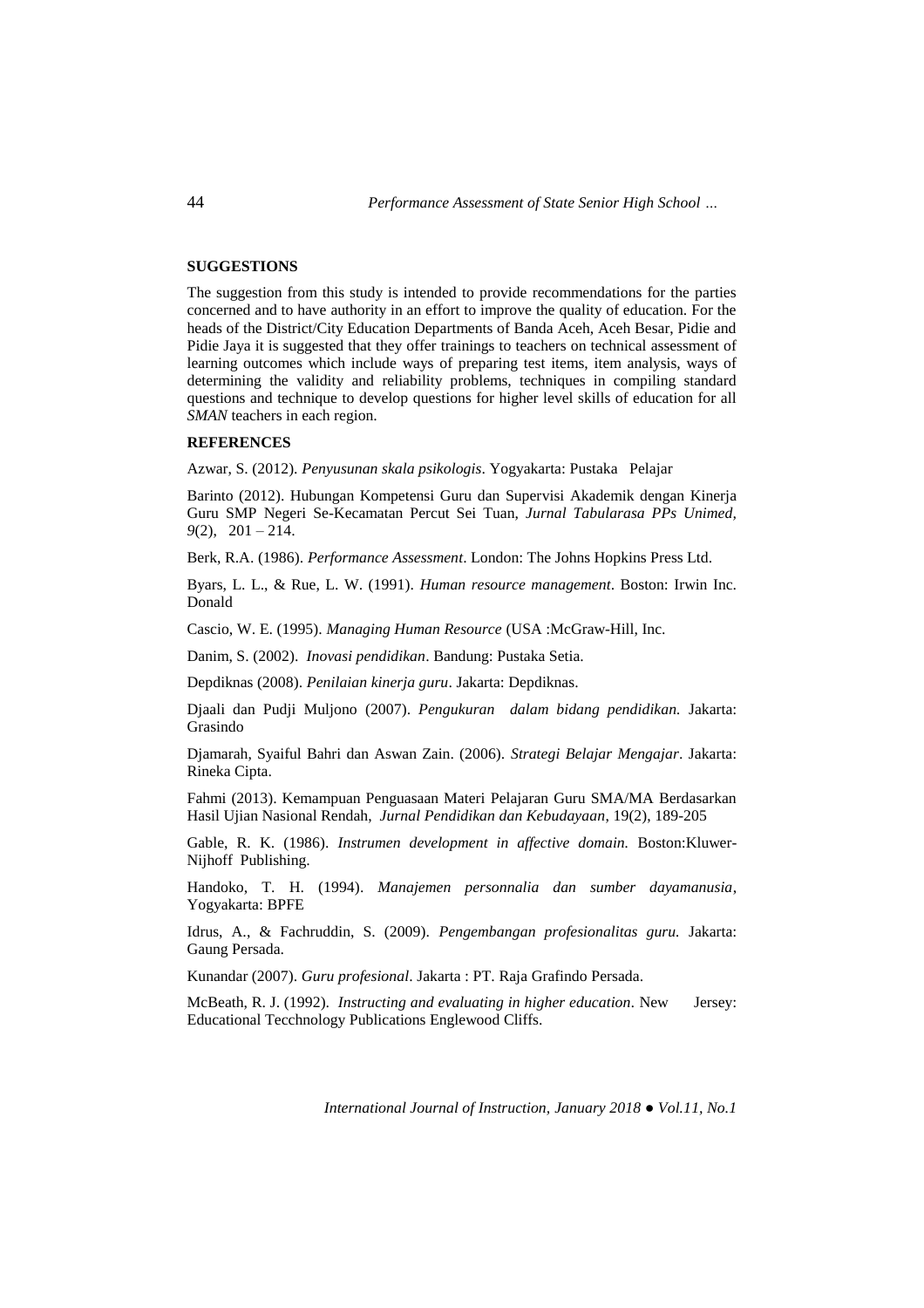Nitko, J. A., & Brookhart, S. M. (2007). *Educational assessment of students*. New Jersey: Pearson Prentice Hall.

Permanasari, M. A. (2001), *Analisis perbedaan prestasi kerja karyawan ditinjau dari segi usia, tingkat pendidikan dan masa kerja*. Yogyakarta: Universitas Sanata Dharma.

Purwanto, N. (2013). *Prinsip-prinsip dan teknik evaluasi pengajaran*. Bandung: Remaja Rosdakarya.

Riyanto, A. (2003). *Proses belajar mengajar efektif di perguruan tinggi.* Bandung: Yapemdo.

Roestiyah, N. K. (1988). *Strategi belajar mengajar: Salah satu unsur pelaksanaan strategi belajar mengajar* (Teknik Penyajian). Jakarta: Bina Aksara

Rohani. A. (2004). *Pengelolaan pengajaran*. Jakarta: Rineka Cipta

Ruslan , Tati Fauziah , Tuti Alawiyah, (2016) Kendala Guru Dalam Menerapkan Penilaian Autentik di SD Kabupaten Pidie, *Jurnal Ilmiah Pendidikan Guru Sekolah Dasar FKIP Unsyiah* 1(1), 147-157

Sanjaya, W. (2005). *Pembelajaran dalam implemntasi kurikulum berbasis kompetensi*. Jakarta: Kencana Prenedia Media Group.

Sardiman, A. M. (2000). *Interaksi dan motivasi belajar mengajar*. Jakarta: Raja Grafindo Persada.

Saud, U. S. (2010). *Pengembangan profesi guru*. Bandung: Alfabeta.

Soekartawi (1995). *Meningkatkan efektivitas mengajar.* Jakarta: Pustaka Jaya .

Sumiyati (2005). Hubungan Antara Kreativitas, Kecerdasan Emosional, dan Penguasaan Materi dengan Kinerja Guru Kimia SMU di DKI, *Disertasi*, PPs Universitas Negeri Jakarta.

Suryabrata, S. (2005). *Pengembangan alat ukur psikologis*. Yogyakarta: Andi Ofset.

Suprihatiningrum, J. (2013). *Guru profesional, pedoman kinerja kualifikasi dan kompetensi guru*. Yogyakarta: Ar-Ruzz Media.

Supriyono, R. A. (2006). Pengaruh usia, keinginan sosial, kecukupan anggaran dan partisipasi penganggaran terhadap kinerja manajer di Indonesia. *Jurnal Ekonomi dan Bisnis Indonesia, 21*(1) , 1-21.

Surbakti (2012). *Pergumulan usia tengah baya*. Jakarta: PT Elex Media Komputindo

Susanto, H. (2012). Faktor-faktor yang mempengaruhi kinerja guru sekolah menengah kejuruan. *Jurnal Pendidikann Vokasi, 2*(2), 197 -212.

Lumban tobing, S. (2006). *Kecerdasan pada usia lanjut dan demensia*. Jakarta: Balai Penerbit FKUI.

Uno, H. B. (2008). *Model pembelajaran*. Jakarta: Bumi Aksara.